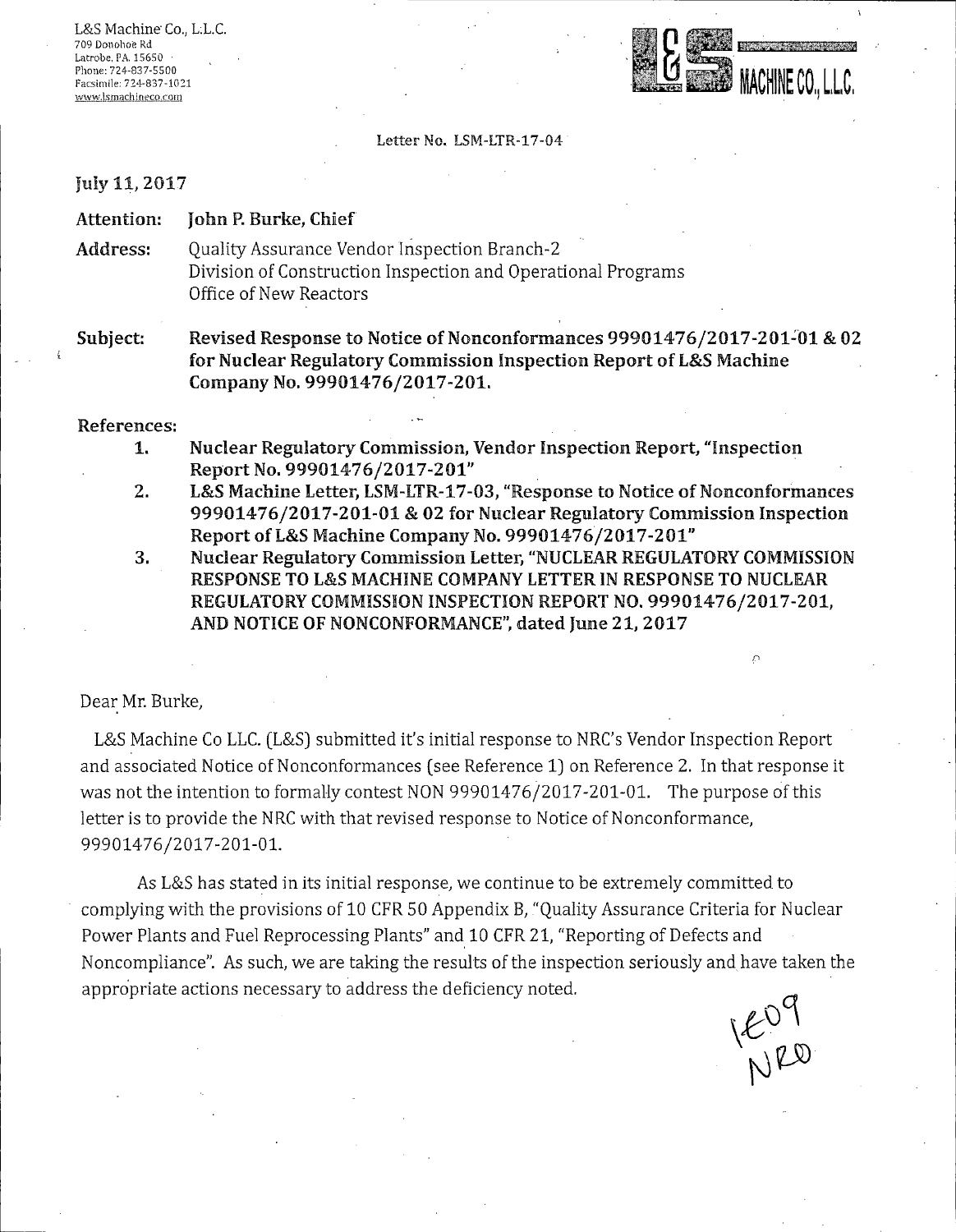

#### LSM-LTR-17-04·

Please find attached our revised response to NON 99901476/2017-201-01. L&S respectfully requests the NRC to consider our response in Attachment 1 as satisfactorily addressing the concerns raised.

Should you have any questions with regard to the attached responses, please do not hesitate to contact me at (724) 837-5500.

Sincerely,

\*\*Electronically Approved in L&S Machine Co. Q-Pulse

Daniel T Bolling Quality Assurance Manager L&S Machine Co., L.L.C.

### **Attachments:**

1. L&S Revised Response to Notice of Nonconformances 99901476/2017-201-01

**CC:** 

Robert Dinardi / L&S Machine Russell Lion / Tioga Pipe David Smathers / L&S Machine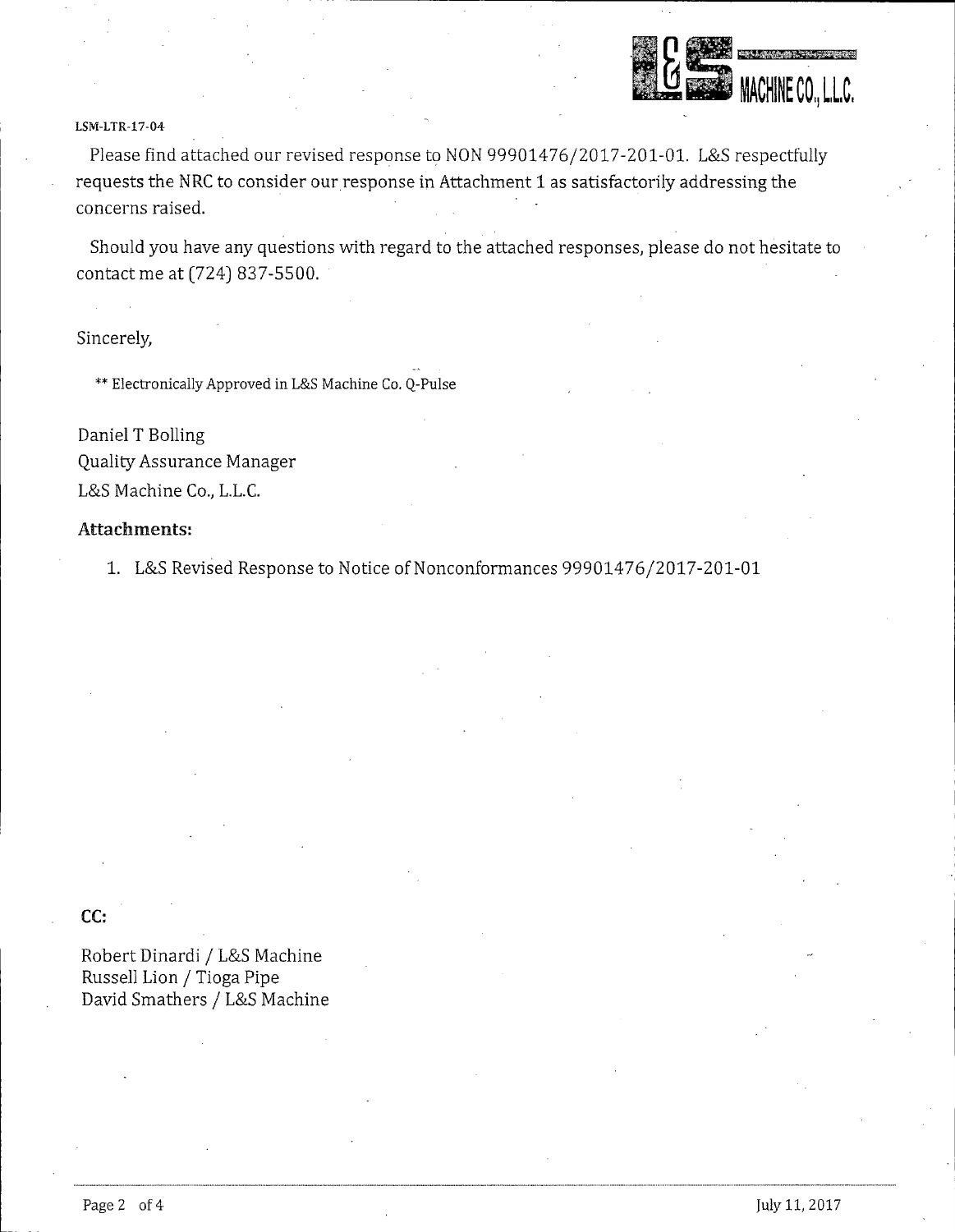LSM-LTR-17-04



# Attachment 1: L&S Revised Response to Notice of Nonconformances 99901476/2017-201-01

## NRC Notice of Nonconformance 999014 76/2017-201-01 states:

Criterion VII, "Control of Purchased Material, Equipment, and Services," of Appendix B to 10 CFR Part 50 states, in part, that" ... measures shall include provisions, as appropriate, for source evaluation and selection, objective evidence of quality furnished by the contractor or subcontractor, inspection at the contractor or subcontractor source, and examination of products upon delivery."

Criterion XVI, "Corrective Action," of Appendix B,"Quality Assurance Criteria for Nuclear Power Plants and Fuel Reprocessing Plants," to Title 10 of the Code of Federal Regulations (10 CFR) Part 50, "Domestic Licensing of Production and Utilization Facilities," states that "Measures shall be established to assure that conditions adverse to quality, such as failures, malfunctions, deficiencies, deviations, defective material and equipment, and nonconformances are promptly identified and corrected."

Contrary to the above, as of March 23, 2017, L&S failed to establish measures for source evaluation and provide objective evidence of quality furnished by a contractor or subcontractor. Also, L&S failed to ensure that conditions adverse to quality are promptly identified and corrected. Specifically, L&S closed out corrective action report (CAR) NC621 on October 16, 2015 without completing the corrective actions to evaluate all suppliers prior to designating them on the Approved Supplier List (ASL). Subsequently, L&S added Tooling Specialist Inc. (TSI) as a safetyrelated approved supplier on their ASL and issued a safety-related purchase order (PO) to TSI on October 19, 2015 for the procurement of coordinate measuring machine (CMM) inspection services. However, the initial audit to qualify TSJ on the ASL was not conducted until February 1, 2017. As a result of L&S' inadequate corrective actions to evaluate and qualify its suppliers, L&S failed to verify that TSI's quality assurance program was qualified to perform safety-related CMM inspection services.

### L&S Response to required responses:

# (1) The reason for the noncompliance or, if contested, the basis for disputing the noncompliance:

The cause for this noncompliance was a function of the L&S Quality Management Team assuming that the Westinghouse Audit of TSI was still applicable to L&S at the time L&S issued Purchase Order K4606. In addition, L&S conducted a supplemental audit, LSM-15-EA-1, and assumed this audit satisfied the requirements to close NC-621. However, the L&S Quality Management Team failed to share this information with the NRC Inspection Teani.

## (2) The corrective steps that have been taken and the results achieved:

- 1. Issued Corrective Action, LSM-CAR-17-16.
- 2. Review of L&S ASL for suppliers added to ASL without adequate evaluation and assessment. All suppliers on the L&S ASL were qualified or dedicated prior to issuance of any safety related POs.